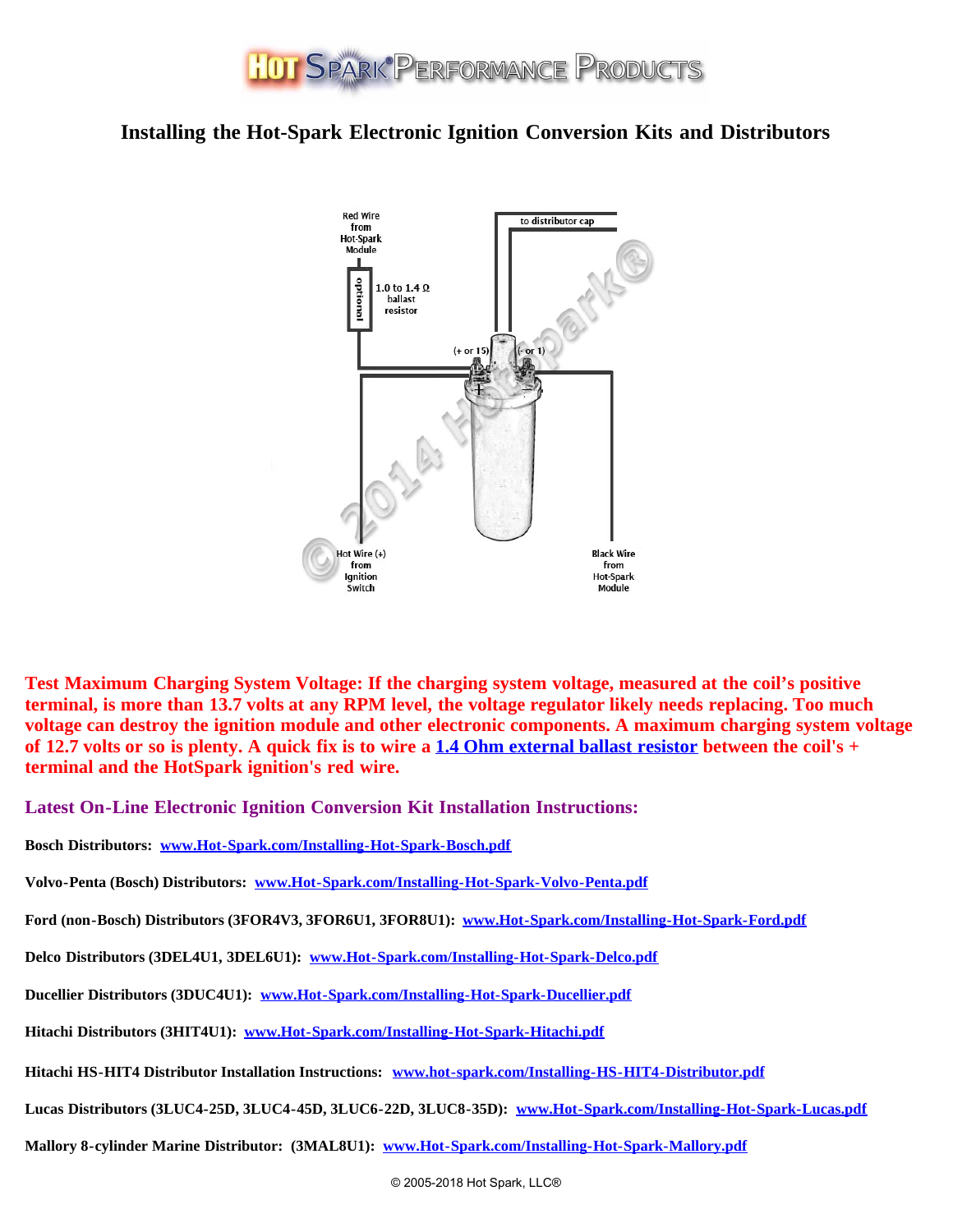**Prestolite Distributors (3PRE8U1, 3PRE8U2, 3PRE6U2): [www.Hot-Spark.com/Installing-Hot-Spark-Prestolite.pdf](https://www.hot-spark.com/Installing-Hot-Spark-Prestolite.pdf)**

**Autolite Distributors (3AUT4U1, 3AUT4U2, 3AUT6U1, 3AUT6U2): [www.Hot-Spark.com/Installing-Hot-Spark-Autolite.pdf](https://www.hot-spark.com/Installing-Hot-Spark-Autolite.pdf)**

**Installing SVDA 034 Distributor (also Bosch SVDA 034): [www.Hot-Spark.com/Installing-SVDA-034.pdf](https://www.hot-spark.com/Installing-SVDA-034.pdf)**

**Installing 009 Distributor: [www.Hot-Spark.com/Installing-009-3BOS4U1.pdf](https://www.hot-spark.com/Installing-009-3BOS4U1.pdf)**

**Installing HS25D4 or HS45D4 (Lucas) 4-Cyl Distributor: [www.Hot-Spark.com/Installing-HS45D4-Distributor.pdf](https://www.hot-spark.com/Installing-HS45D4-Distributor.pdf)**

**Coil Required**: Do not use a low-resistance coil that does not have the minimum primary resistance required by the ignition module, as stated in the instructions (minimum 3.0 ohms, assuming a 12-Volt electrical system). The coil resistance regulates the current in the ignition module/coil circuit. Too little coil primary resistance resistance results in too much amperage going to the ignition module, which can overheat the electronics. The failure may not happen immediately, but the excess heat will shorten the life of the ignition module electronics. How long the electronics will last depends on how much heat is generated. It could be a matter of a couple of hours to a few hundred hours, depending on temperature.

**To measure coil primary resistance**: Label and remove all wires to coil ( + or - ). Using a common digital multimeter in the 200 O mode, cross the red and black leads of the Ohmmeter. Allow 10 seconds or more for the reading to settle and write down the reading. Still in the 200 Ohm mode, measure between coil's  $+$  and  $-$  terminals. Allow a few seconds for the reading to settle, until it stabilizes. Subtract the previous reading, taken with the leads crossed, to compensate for Ohmmeter's inherent resistance. Do not use a low-resistance coil, such as the MSD or Accel coil; they don't have enough primary resistance for this application. For best performance, the coil should also have 7,000 Ohms or more secondary resistance (measured from coil's + or – terminal to center high tension terminal, in the 20K  $\Omega$ mode of the Ohmmeter).

**Ballast Resistor**: If the coil's primary resistance is borderline, you can wire an external ceramic ballast resistor (with 1.4 Ohms resistance) between the coil's + terminal and the red HotSpark ignition wire: **[www.Hot-Spark.com/1-](https://www.hot-spark.com/1-HS14BR.htm) [HS14BR.htm](https://www.hot-spark.com/1-HS14BR.htm)**

**Test the charging system's maximum voltage: Check the voltage reading at the coil's + terminal, engine running. If the voltage measures more than +13.7 volts, at any RPM level, you'll need to replace the voltage regulator, install a coil with 3.0 Ohms or more internal primary resistance and/or install a [1.4 Ohm external](https://www.hot-spark.com/1-HS14BR.htm) [ballast resistor](https://www.hot-spark.com/1-HS14BR.htm) between the coil's + terminal and the HotSpark ignition's red wire.**

**Included with most ignition kits: A packet of white thermal transfer paste**. Clean distributor's breaker plate spotlessly clean. Apply a uniform layer of the included packet of white thermal paste to bottom of ignition module to ensure better cooling of ignition module.

**Many distributors have distributor shafts that may vary in height, depending on the wear, number and thickness of the distributor shaft shims inside the distributor.**

**A small crescent-shaped plate and metric hex-head screws** may have been included with the ignition kit in case you need to boost the height of the red ignition module to align with the magnets inside the magnet sleeve.

**A small O-Ring may have been provided to raise the height of the magnet sleeve**, if that is needed instead. Install the O-Ring around the distributor shaft, underneath the magnet sleeve.

## **Plug Wires**

Stock copper-core plug wires are usually OK to use with the HotSpark ignition. If you're buying new spark plug wires, we suggest using carbon core, spiral-wound, stainless steel spark plug wires.